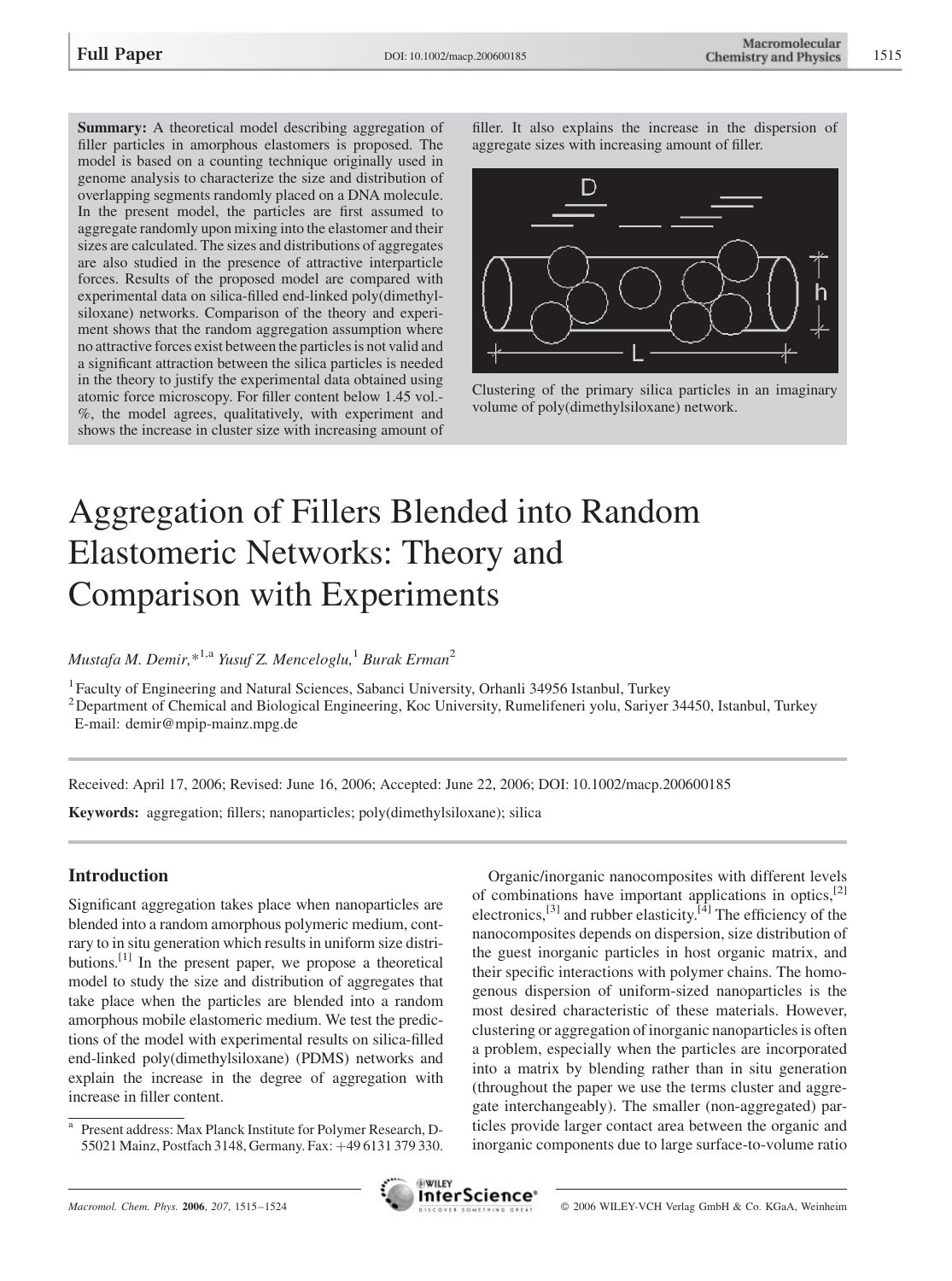and are desirable for many applications. Despite the importance of the problem of aggregation of particles in composites, a detailed model explaining the role of different factors in such systems does not yet exist.

PDMS/silica is one of the most popular pairs of these nanocomposite materials. Silica is a strong and efficient reinforcing agent of  $PDMS^{[5]}$  and perfect filler due to the ease of surface modification.<sup>[6]</sup> Strong polymer-filler interactions are responsible for the improvement of mechanical properties of silicone rubber. These interactions lead to the adsorption of polymer molecules on the filler's surface and to the formation of a thin layer of ''bound rubber'' whose physical and chemical properties are different from bulk rubber.[7,8] The molecular structure of the bound rubber and its effect on the network properties has been investigated experimentally by means of  $\overline{DSC}^{[7]}$  and  ${}^{1}H$  NMR spectroscopy.<sup>[7,9–11]</sup> High resolution NMR spectroscopy shows that physically adsorbed PDMS chains are immobilized at the silica surface with a small fraction of monomer –  $Si(CH_3)_{2}O$ – units. The remaining portions of the chains situated outside the interface are mobile. The immobilized chains cause a substantial decrease in the heat capacity at the glass transition temperature.<sup>[7]</sup> Gussoni et al.<sup>[11]</sup> also used NMR spectroscopy to investigate silica-filled PDMS rubbers, and observed decrease in segmental mobility of the PDMS chains in the vicinity of the filler surface. Berriot et al.<sup>[9]</sup> employed <sup>1</sup>H NMR experiments on filled rubbers and observed a layer of immobilized segments at the particle surface. In the case of chains chemically grafted to the silica surface, they observed immobile layers which they described as a glassy shell around the filler surface. Cosgrove et al.<sup>[12]</sup> used DSC and NMR measurements, and showed that the reduction in the mobility of the PDMS chains corresponded to a shift in the glass transition to higher temperatures. These shifts are relatively small; nevertheless, they indicate the presence of a gradient of segmental mobility in going from the rubber towards the silica surface. Although the reinforcement mechanism of PDMS is not completely understood yet, it is well-known that the polymer-filler interactions control the macroscopic mechanical behavior of nanocomposite materials. The extent of reinforcement, i.e., the extent of adsorption, is a function of adhesion forces between polymer and filler, the surface area of the filler, molecular weight of the polymer, and concentration of the filler.<sup>[5,8]</sup> The quantity of polymer adsorbed per unit weight of silica is found to be independent of the filler concentration, assuming perfect wetting of the silica surface. However, it is proportional to the number of silanol groups at the silica surface. The thickness of the polymer layer around the silica particles, known as bound rubber, is in the order of the size of a polymer molecule, i.e.,  $1-2$  nm.<sup>[7]</sup> Bound rubber cannot be extracted from uncured silicone rubber completely. According to results of Aranguren, the percentage of the chains situated at the interface are 5.3 and 11.8 when the silica fractions are 8 and 15 vol.-

%, respectively. (The surface area of filler they used was  $108 \text{ m}^2 \cdot \text{g}^{-1}$ .)<sup>[8]</sup> The kinetics of adsorption was studied by Levresse et al.<sup>[13]</sup> Rate constant of adsorption was found to depend on the strength of the interaction between the chain ends, the silanol groups on the particles, and the molecular weight of the chains. $[14-16]$  However, the rate was independent of the silica content.[8] Dynamical rheological properties of uncured dispersion of silica in liquid polyisoprene (PI) and PDMS-PI block copolymer were investigated by Gurovich et al.<sup>[17,18]</sup> They observed an increase in dynamic storage modulus  $(G')$  with decreasing PI molecular weight and with increasing silica content. They also claimed that the amount of bound rubber as well as the fraction of PDMS segments on the block copolymer play an important role on the mechanical properties of the silica/ PDMS-PI solution.

Silica powder consists of aggregates of individual spherical particles, which are fused together, where each particle is 10–20 nm in diameter. Agglomerates are clusters of aggregates, which are assumed to be the primary structures in nanocomposite systems, connected by secondary forces such as hydrogen bonding and van der Waals interactions.[8] Scattering techniques have been used in the characterization of colloidal particles.<sup>[19]</sup> The size of the colloids in suspension has been controlled either by adding salt or adjusting the pH of the solution.<sup>[20]</sup> Simovic and Prestidge<sup>[21]</sup> investigated the adsorption and subsequent aggregation of silica particles on the PDMS droplet-water interface. The packing behavior of primary particles in small clusters, which are attached to the droplet surface, is discussed in detail by Manoharan et al.<sup>[22]</sup> Size control is governed by particle-droplet and particle-particle interactions through colloidal forces. As can be seen from these examples, all of the work in this field focused on the agglomeration phenomenon of silica in colloidal solutions, and only a small amount of information is present on agglomeration in the bulk. In contrast to silica, a detailed study was performed on fractal structures of carbon black in rubbers by Klüppel et al.<sup>[23]</sup> The mechanisms of cluster growth at carbon black concentrations below and above gel point were clarified. They further investigated the effect of filler networking on mechanical and electrical properties of elastomers on the basis of percolation theory and kinetic cluster-cluster aggregation model, respectively.[24]

The size of silica filler in an organic matrix depends on the methods by which the particles are produced. Silica can be introduced into the matrix by either blending with polymer solution (melt) prior to crosslinking or by adding additional tetraethoxysilane (TEOS) for in situ silica precipitation through the sol-gel reaction. In situ precipitation is an efficient technique for producing almost monodisperse particles with no or negligible agglomeration.<sup>[1,25]</sup> Agglomeration problem is important in blending, however. Aranguren et al.<sup>[8]</sup> studied the agglomeration in mechanically mixed suspensions of silica in PDMS. Yuan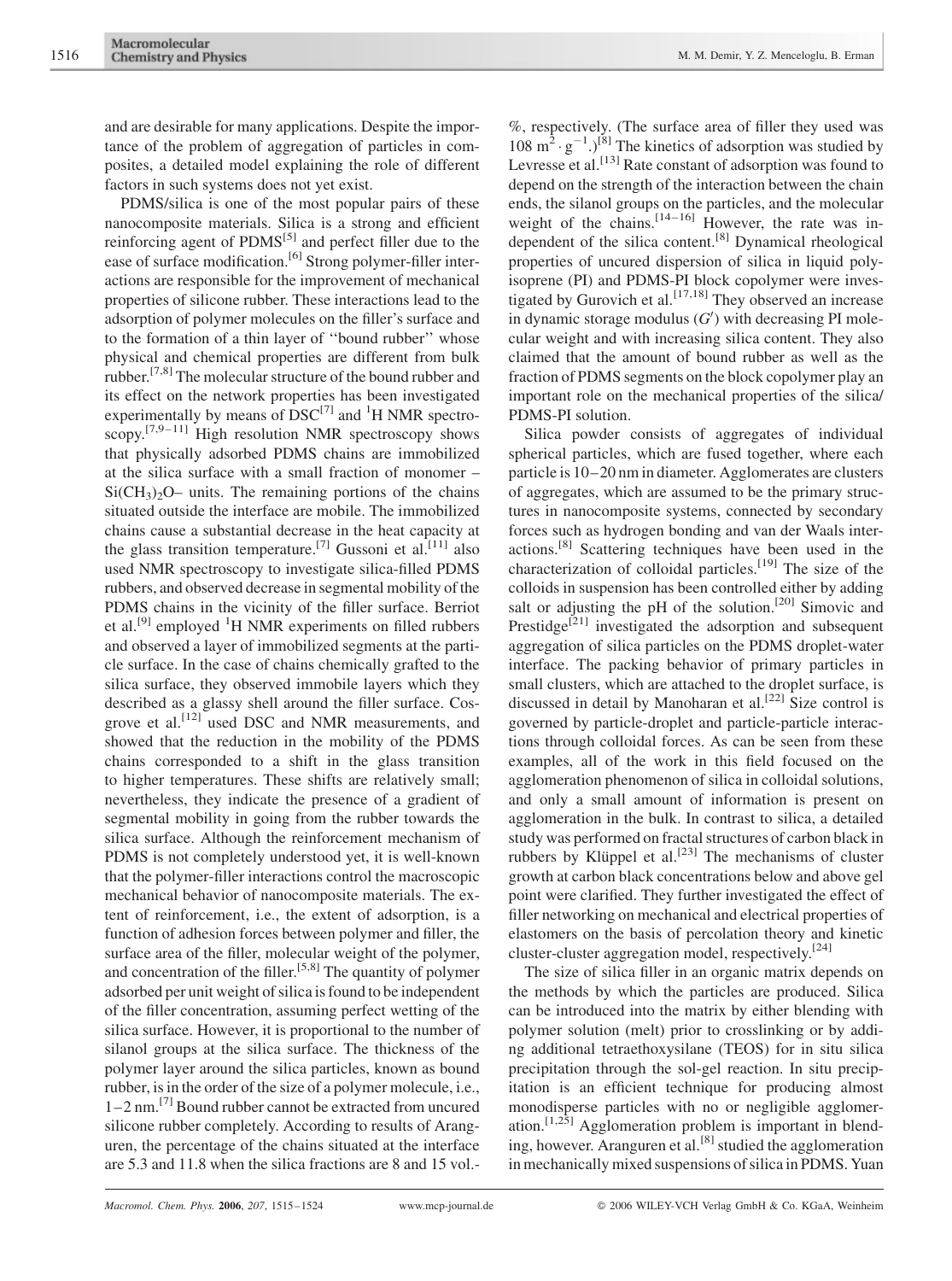and Mark $^{[5]}$  compared the results of the two different techniques.

Despite a large body of work in this field, as reviewed in the preceding paragraphs, a theoretical model that systematically explains the dependence of the extent of aggregation on filler content in blended systems is still lacking. In the present study, we propose a statistical model that establishes a quantitative relationship among filler content, the strength of the surface forces, and the resulting distribution of aggregate sizes.We compare the predictions of the model with experimental data obtained from end-linked PDMS networks into which silica particles are blended. The experimental work and the proposed model are presented in the following two sections, respectively. In the section Comparison with Experimental Results, predictions of the model are compared with results of atomic force microscope (AFM) measurements on the silica particles. In section 5, we discuss the merits and the limitations of the model. The mathematical details of the model are presented in the Appendix.

## Experimental Part

The fumed silica (CAB-O-SIL-S5505), which has  $225 \text{ m}^2 \cdot \text{g}^{-1}$ surface area and 14 nm of non-aggregated single particle diameter, was used without any surface treatment. Hydroxyl groups cover 40% of the silica surface. Suspensions of untreated fumed silica in PDMS/toluene solution  $(10 \text{ g} \cdot (20 \text{ g})^{-1})$  were prepared at room temperature and mixed with a stirrer for 2 h followed by sonicating for 2 min to destroy agglomeration. The effect of stirring time was checked by preparing samples by stirring for 24 h. The results did not show significant differences compared those obtained by stirring for 2 h. The hydroxyl terminated PDMS (Baysilone oil T 50-GE Bayer Silicone) was end-linked into a network by reacting with an excess amount of the crosslinking agent, TEOS. The filler content varied in the range of 0-2.45 vol.-%. TEOS (600 µl Sigma) and the catalyst, tin(II) 2-ethylhexanoate (Aldrich), were added to the dispersion while stirring. The end-linking reactions were carried out in a Teflon mold at room temperature for 24 h and at 80 $\degree$ C overnight. The thickness of the resulting film was in the order of 2 mm. The molecular weight of PDMS is 53 kDa ( $n_w$  = 675), where  $n_w$  is the weight-average degree of polymerization. The polydispersity index was close to 1.62.

Although the level of aggregation in the network is independent of stirring time, the nanoparticles come already aggregated before introducing into the polymer solution, and hence the stated diameter of 14 nm is that of a non-aggregated single particle. Elimination of the aggregates and the separation into individual particles cannot be achieved unless the particles have an efficient surface modification. Ultrasonication is applied prior to end-linking to minimize the aggregation of the silica particles. It has to be noted that ultrasonication, which employs a sound wave, is efficient when the size of the aggregate is comparable with that of the wavelength. The aggregates smaller than the wavelength are not separated as efficient as the particles having comparable size with the wavelength. Thus, aggregation is minimized but not eliminated completely at the beginning of the composite synthesis. In the present study, the ''individual filler particle size'' is defined as the average size of the aggregate obtained after sonication.

The surface of PDMS/silica films was imaged by tappingmode AFM (Nanoscope IIIa, Digital Instruments) using oxidesharpened Si tips, and silica particles were detected on the phase images by comparing them with the heighted ones. The dimensions and size distributions of silica clusters were determined by particle analysis option of the AFM Nanoscope software. A source of uncertainty might be expected in two-dimensional AFM imaging. Particles overlapping in one dimension may appear as one cluster even though they are not parts of the same aggregate. In fact, this argument is ruled out if the thin depth of field and the high resolution of AFM are considered. In tapping mode of AFM imaging, the depth of field, i.e., the information one can get, is limited with the outermost layer or the layer below the surface of the specimen. In other words, AFM is not able to give information deeper than its depth of field and, therefore overlapping taking place out of the surface layer (in the bulk) cannot be seen. The occurrence of this overlapping in the interaction volume between the AFM tip and the surface of specimen at low particle concentrations (volume fractions are lower than 0.025) is unlikely. Even if the overlapping occurs in the surface layer, the resolution of the AFM is powerful enough to figure out the real aggregate structure (lateral:  $\approx$ 1 nm and vertical:  $\approx$ 0.1 nm).

# Theory and the Model

In this section and in the Appendix, we present a theoretical model that leads to the determination of the distribution of aggregate size, and therefore to the mean aggregate size and their dependence on filler content. As stated in the Introduction, we use the terms cluster and aggregate interchangeably. The model is based on the following three basic assumptions:

- (1) The individual particles are spherical and of uniform size with diameter D.
- (2) The individual particles are assumed to be randomly placed within the volume of the material. The aggregation of the randomly deposited particles results from fluctuations in the density of particles in the system as a result of which several particles may touch each other and form clusters as the amount of particles increases. The formation of a cluster is defined here as ''random aggregation''. The randomness assumption implicitly states that there are no attractive forces between the individual particles, and the only interaction is that of excluded volume, where two particles cannot penetrate each other.
- (3) The matrix surrounding a given particle forms a sufficiently mobile environment. This assumption is made to ensure that if two or more particles are to meet randomly while mixing the filler and the matrix, they should not be hindered from doing so due to the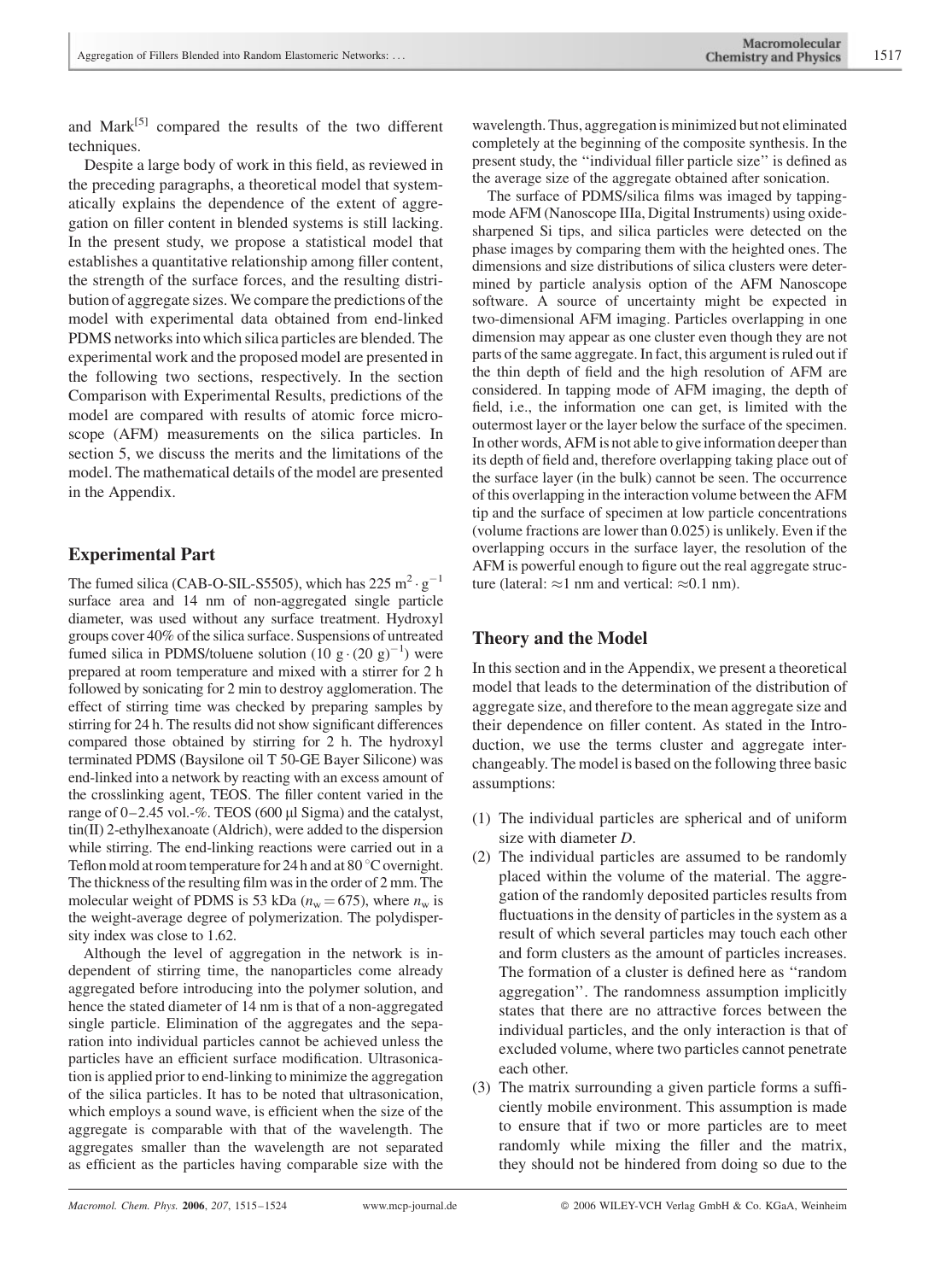presence of the matrix. The main consequence of this assumption is that the polymer does not significantly change the particle size distribution of the filler. In the experiments, the choice of a PDMS matrix in the presence of a diluent provides the mobile environment stated in this assumption. A thermoplastic matrix, for example, would be too rigid and fails to provide a sufficiently mobile environment. This assumption is supported by the experimental work of Aranguren et al.[8] where the size distribution of silica particles were determined before and after mixing with different molecular weights of PDMS chains. Two effects of mixing with PDMS were observed. First, there was a significant decrease in the aggregate size, which was attributed to the breakup of particles due to mixing. Second, there was a small narrowing of the distribution of particle sizes. In other words, no significant distortion of the particle size distribution was observed which is in support of our assumption that the presence of the polymer does not change the distribution significantly.

For low degrees of filler content, assumption 2 leads to insignificant degrees of aggregation, contrary to experimental data. For this reason we modify assumption 2 and consider the following case:

(2') The particles interact favorably with each other, and therefore form clusters which are larger than those obtained in the random case.

The model is based on counting the number of particles and clusters in a cylindrical volume. In Figure 1, a small cylindrical volume is depicted in which there are eight individual particles each of diameter  $D$  that form three clusters with one, three, and four particles. We do not elaborate on the specific dimensions of the cylinder, except that (i) its length, L, should be sufficiently large so that the number of individual particles in the cylinder is large and (ii) its diameter,  $h$ , should be in the order of average cluster size so that a given cross-section contains a single cluster, on the average. In the calculations that are presented in full detail in the Appendix, we take the diameter of the cylinder to be equal to the average cluster size,  $\overline{D}_c$ . Also shown in Figure 1 are the projections of the diameters of the particles



Figure 1. Clusters of individual particles in a small cylinder. in the following section.

on an axis parallel to the axis of the cylinder. Each projection is a line segment of length D. If two particles are in contact, their projections on the axis overlap, as can be observed from Figure 1. Thus, a cluster of particles is represented by a group of overlapping projection lines. The projections defined in this manner allow for a counting scheme that allows us to determine the cluster formation probabilities and cluster sizes of the filler particles, and finally to the distribution of cluster sizes.

Mapping the three-dimensional clusters into their onedimensional projections as described above is an approximation that simplifies the problem significantly. The statistical analysis of overlapping objects in one dimension has previously been used in great detail in the area of genome analysis.[26] There, segments of fixed length are projected randomly on the long genome and the sizes of contiguous clusters of segments are calculated. In the present paper, as described in detail in the Appendix, we use the same mathematical model for the case of random filler aggregation. The details of statistical formulation of onedimensional cluster sizes and details of calculations are given in ref.[26] and will not be repeated here for the interest of brevity. However, in order to reduce cross-referencing, the computational details are presented in the Appendix.

The theoretical model whose basic features are described above leads to the distribution of aggregate sizes as

$$
P(n) = \frac{e^{-a_0 e^{\alpha}}}{\sqrt{2\pi}} \left[ \frac{e^{(\alpha+1)n} \left(\frac{a_0}{n}\right)^n}{\sqrt{n}} \right] \tag{1}
$$

This expression is derived in the Appendix and is given as Equation (A15). Here,  $n$  is the number of individual silica particles in a cluster. The term ''cluster size'' is used synonymously with the number of individual silica particles in the cluster.  $a_0$  is a parameter of the model [see Equation (A3) for its definition in terms of average cluster size],  $\overline{D}_c$ , diameter of the individual filler particle, and the volume fraction, v, of fillers). The variable  $\alpha$  is the coefficient that expresses the strength of the interfacial energy per unit area,  $\gamma$ , for a filler particle, and is defined as

$$
\alpha = \frac{4\pi r^2 \gamma}{kT} \tag{2}
$$

where,  $r$  is the effective radius of a filler particle,  $k$  the Boltzmann constant and T the absolute temperature.

The average diameter,  $\overline{D}_c$ , of a cluster is given according to the model as

$$
\frac{\overline{D}_{\rm c}}{D} = 1 + \frac{3}{4} e^{\alpha} \nu \tag{3}
$$

where, D is the diameter of the individual particle, and  $\alpha$  and v are as defined above.

Equation (1) and (3) are the main predictions of the model which will be compared with results of experiments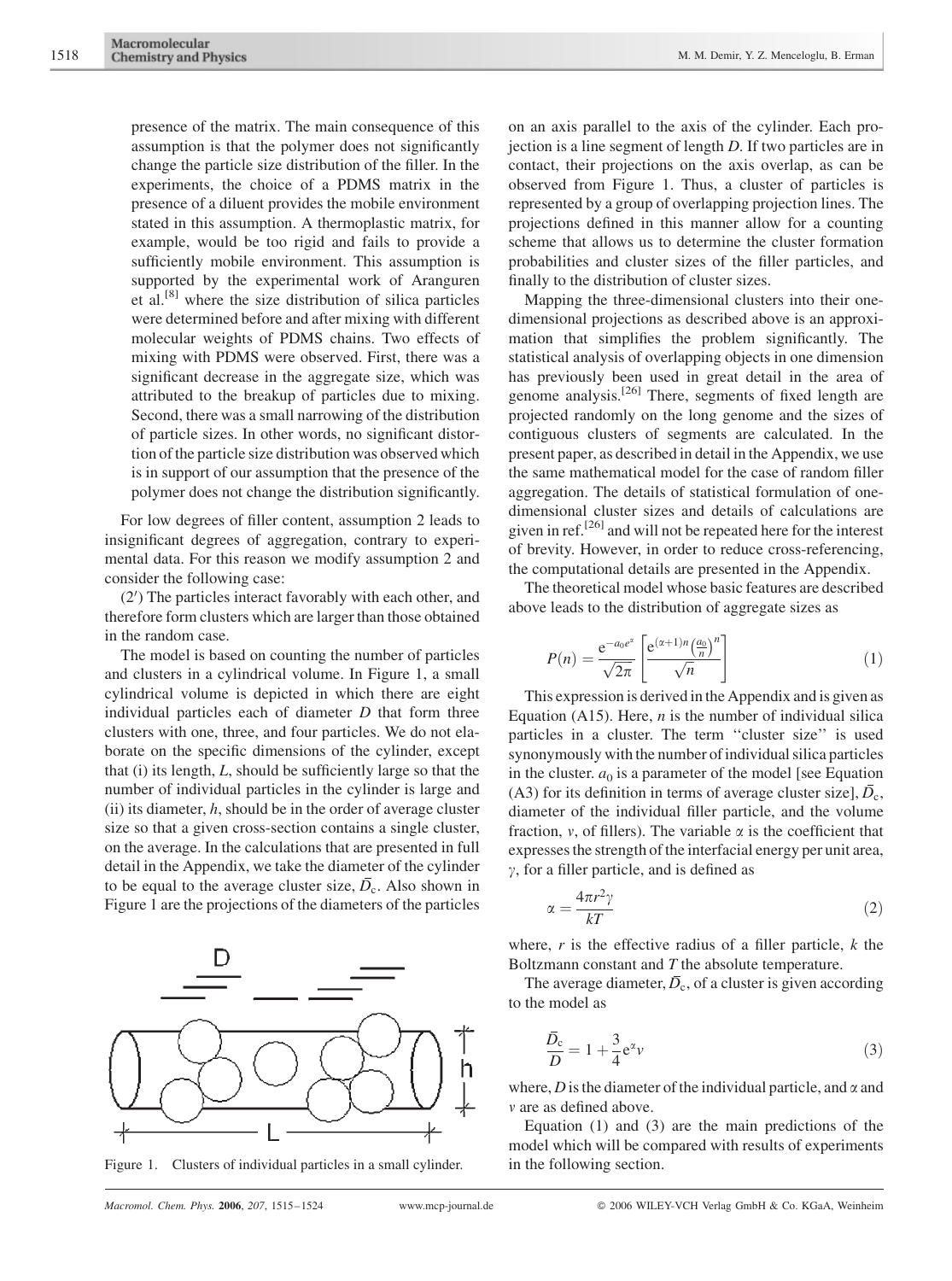

Figure 2. Tapping mode AFM micrographs of silica particles in PDMS matrix. The silica contents are for (a) 0.48, (b) 1.45, and (c) 2.45 vol.-%. The scale bars shown in the images are 1  $\mu$ m.

### Comparison with Experimental Results

In this section, we compare the predictions of the theoretical model with results of experiments on silica-filled PDMS networks. A total of six samples with silica volume percent of 0.24, 0.48, 0.96, 1.45, 1.95, and 2.45 were prepared and tested. In Figure 2, sections for 0.48, 1.45, and 2.45 vol.-% are presented. The cluster sizes show different degrees of distribution for different filler contents. In Figure 3, the distributions of cluster diameters are shown. Several interesting features are observed: increasing the filler content results in (i) larger average cluster diameters, (ii) decrease in the maxima of the distributions and increase in dispersion, and (iii) skewed distribution curves, showing a long tail extending to large cluster sizes. Mean cluster diameters are plotted as a function of filler content (not shown). A linear relationship is observed, where the straight line is the best fitting line with equation  $\overline{D_c} = D + mv$ , with  $D = 36.7$  nm and  $m = 9228$ . Substituting these values into Equation (3) leads to a value of  $\alpha = 5.8$ .

In Figure 4, results of Equation (1) are presented for  $P(n)$ as a function of  $n$ . The five curves correspond to the five different filler contents used in our experiments,  $v = 0.0024$ , 0.0048, 0.0096, 0.0145, and 0.0195. The filler content dependence enters Equation (1) through the parameter  $a_0$ . The fifth filler content used in the experiments,  $v = 0.0245$ , was too high to allow accurate computation of the distribution  $P(n)$  using Equation (1) and hence does not appear in Figure 4. The magnitudes of the maxima of the curves decrease with increasing filler content. Also, the dispersion, i.e., the spreading out of the curves, increases with increasing filler content. Both of these observations are in qualitative agreement with experimental data presented in Figure 2 and serve as the most significant test of the theory. Average values  $\overline{n}$  of *n* corresponding to each curve in Figure 4 are obtained using the expression  $\overline{n} = \int_1^\infty nP(n) \, \mathrm{d}n$ , where  $P(n)$  is given by Equation (1). The corresponding  $\overline{D}_c$ values, obtained from  $\bar{n}$  using the expression  $\bar{D_c} = D_n^{-1/3}$ for compact arrangement of particles, are plotted as a function of  $\nu$  in Figure 5. The filled points are obtained from



Figure 3. The distributions of the particle diameters prepared from different volume fractions of silica.



Figure 4. The distributions of particle diameters based on the results of the proposed model.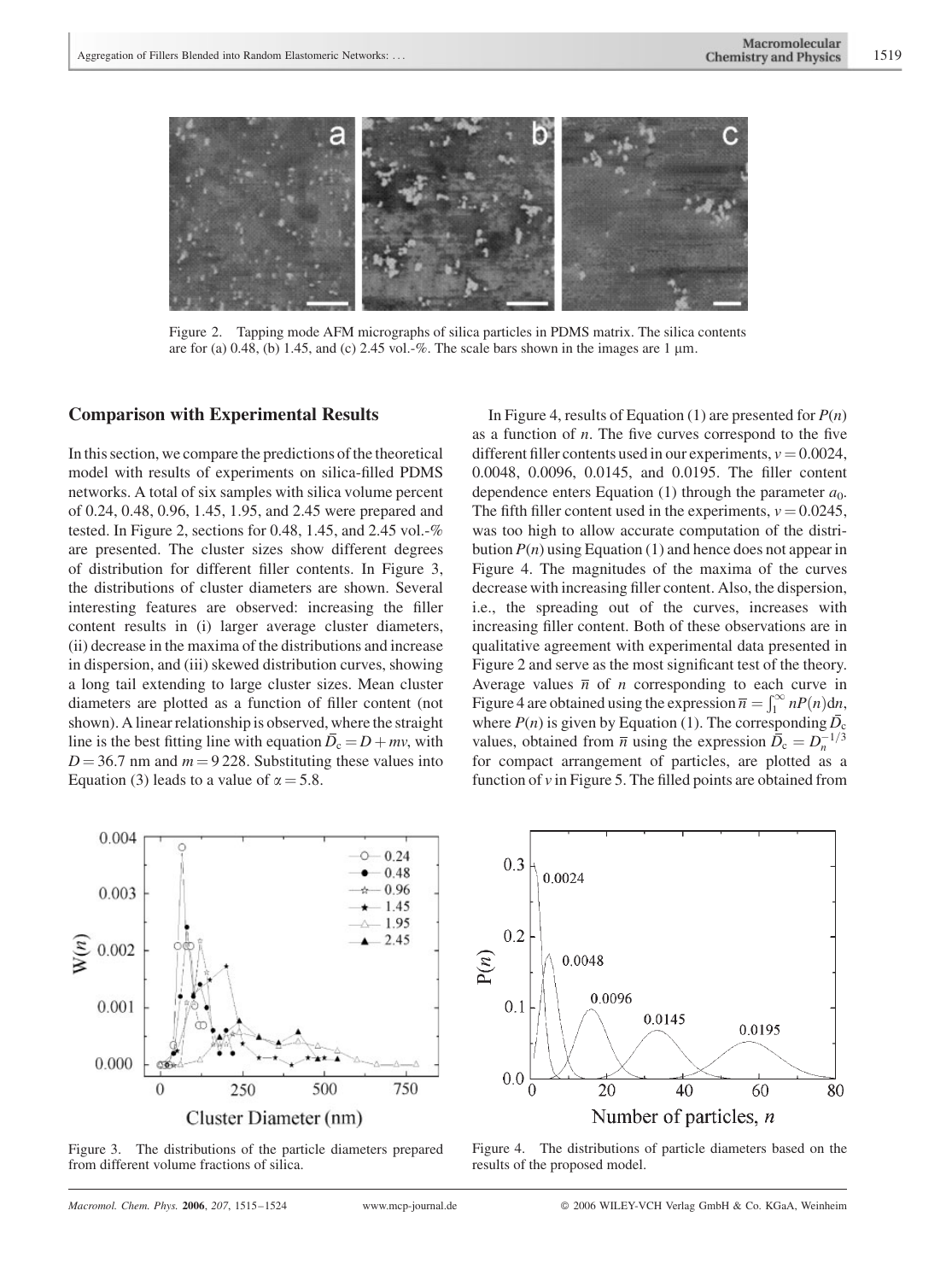

Figure 5. Comparison for measured and predicted cluster diameters at different filler contents in PDMS matrix, 0.24, 0.48, 0.96, 1.45, and 1.95 vol.-%. Open circles and filled points refer to experimental and predicted values, respectively. The straight line is the best fit to the predicted points.

these calculations, and the line is the best fitting line. The open circles are experimental points, and fall close to the predicted values. This agreement may be accepted as a selfconsistency check of the formulation, and indicates that the distributions derived from the proposed model are accurate representations of filler aggregation.

### Concluding Remarks and Discussion

The statistical model presented in this paper is based on the counting technique employed in contig size analysis in DNA technology. As discussed in presenting Figure 1 above, the three-dimensional particles are projected into one dimension for counting the state of overlap. We succeeded in formulating the aggregation problem only after adopting this simplifying assumption. One source of error in reducing the problem to a one-dimensional problem may be miscounting, where two aggregates may be neighboring but independent in the imaginary cylinder, and upon projection into one dimension they may be counted as a single cluster. An exact three-dimensional analysis that would remove these shortcomings would be prohibitively complex at this time. Assuming that aggregate size distributions are independent along three coordinate directions, one can approximate the three-dimensional distribution,  $P(n)$ , as  $P(n) = P_x(n)P_y(n)P_z(n)$ , where  $P_x$  (or  $P_y$  or  $P_z$ ) is the distribution along one dimension given by Equation (1). Then, the general shape of the three-dimensional distribution or the two-dimensional distribution that is observed in the actual AFM measurements will be similar to that given by Equation (1). The results based on this projection technique lead to results that were self-consistent, and also in agreement with the results of AFM measurements on silica-filled PDMS networks. However, the discussion presented in this paragraph pertains to the similarities of the shapes of the distributions in one, two, or three dimensions. It should be noted that the problem itself is an aggregation problem in three dimensions and a one-dimensional counting technique is employed for its approximate analysis.

A second important approximation is the linearization of the equations describing average particle size. Although higher order approximations are possible within the general formulation presented here, we adopted the linearization approximation for the sake of clarity. It should however be noted that the magnitude of the parameter  $\alpha$  depends strongly on the linearization, and is significantly overestimated. This follows from the fact that  $\alpha$  is obtained here by fitting a straight line to the data points.

The present model is strictly valid for low degrees of filler content where different aggregates do not percolate through the system. In polymer theory, the physical picture resembles the problem of chain branching without gelation.<sup>[27,28]</sup> However, results of the present analysis depart significantly from that of the hyperbranched polymer growth theory in the absence of excluded volume. According to this model, the distribution  $W(n)$  of cluster size *n* is given by the expression

$$
W(n) = \frac{[(f-1)n]!}{n![(f-2)n+1]!} p^{n-1} (1-p)^{(f-2)n+1}
$$
 (4)

where,  $p$  and  $f$  are the parameters of the theory.<sup>[27,28]</sup> The maximum of Equation (4) is always at  $n = 0$ , in disagreement with Equation (A15) and experimental observation.

The present model is based on several assumptions that do not hold strictly for the hydrophilic silica and PDMS used as the experimental system to check the model. For example, the individual particles are not spherical and of uniform size. However, the AFM images, such as the ones shown in Figure 2, and the aggregate size distributions obtained from them as shown in Figure 3 indicate that in the lowest filler content the dispersion in aggregate size is significantly lower and their sizes are approximately spherical. The ''individual particle size'' of the model corresponds to the size of an equivalent sphere obtained at infinite dilution. According to the model, this diameter is about 40 nm, as seen from the y-intercept of Figure 5. This diameter may contain several individual silica particles and the immobilized layer of PDMS chains around them. The deviations of real systems from the assumptions of the model become more significant at high filler content. In this respect, the present theory is strictly applicable for low silica content.

Despite the weaknesses and approximations described in the preceding paragraphs, the proposed model (i) predicts the increase in cluster size with increasing amount of filler, (ii) explains the increase in the dispersion of aggregate sizes with increasing amount of filler, and (iii) the skewness of the distribution functions that is observed in experimental results.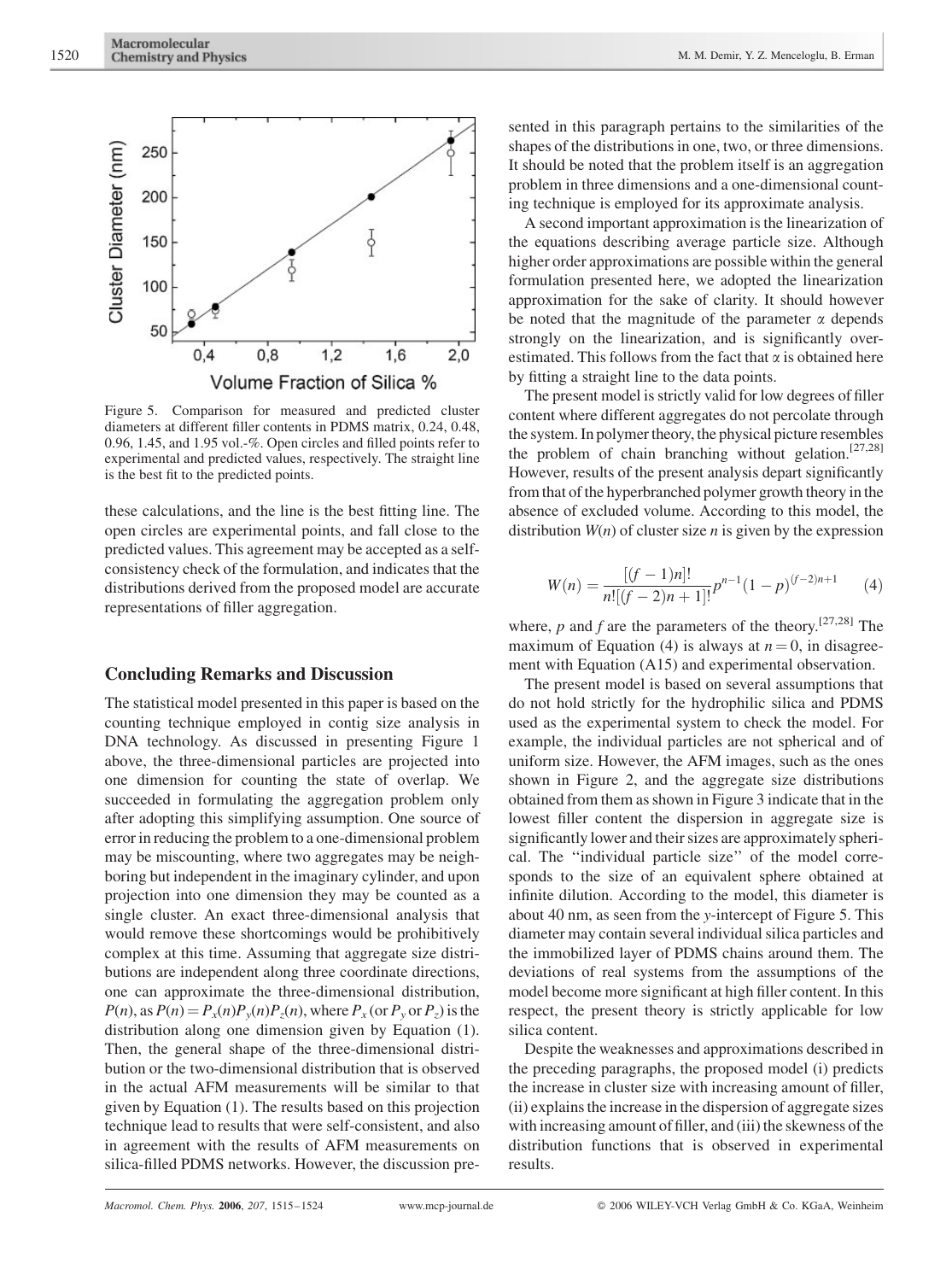## Appendix

In this section, we give the detailed derivation of Equation (1) and (3) of the text, which express the cluster size distribution and the mean cluster size of filler particles, respectively.

We use Figure 1 as a reference. The axis on which projections are made is the interval  $(0, L)$ . The projection of each individual particle on this axis forms a sub-interval (0, D) of length D. Let us choose two such projections for which the left-hand end (LHE) of the second projection falls on the interval  $(0, D)$  of the first projection. This is equivalent to the condition that the corresponding two filler particles are either in contact or belong to the same cluster. As a result of the random placement assumption, the distribution of the LHE points of the projections is uniform in the interval  $(0, L)$ . Therefore, the probability of an LHE of a projection to be in a given interval  $(0, D)$  is  $D/L$ . Since particles belong to the same cluster when their projections overlap, the number of overlapping projections is equal to the number of particles in a cluster. Again, as the result of randomness assumption, the distribution of the number of LHEs of projections in a given interval  $(0, D)$  is binomial. If there are N individual particles within the volume of the cylinder, then the average number  $a_0$  of LHEs falling on the given interval  $(0, D)$  is

$$
a_0 \equiv ND/L \tag{A1}
$$

Here, the subscript zero indicates that there are no interactions between the particles, and the random conditions hold. Interparticle interactions are defined here as either favorable where the interaction energy between the particles is negative, and the particles tend to form larger clusters, or unfavorable, where the interaction energy is positive and the particles tend to remain as far apart as possible. The volume fraction  $\nu$  of fillers may be approximated by the ratio of the filler particles in the cylinder to the volume of the cylinder. Thus

$$
v = \frac{N\frac{\pi}{6}D^3}{\frac{\pi}{4}\overrightarrow{D_c^2L}}\tag{A2}
$$

Solving this expression for ND/L and substituting in Equation (A1), the variable  $a_0$  may be expressed in terms of the volume fraction of particles  $v$ , and the particle and cylinder diameters as

$$
a_0 = \frac{3}{2} \left(\frac{\overline{D}_{\rm c}}{D}\right)^2_{\rm o} v \tag{A3}
$$

The subscript zero in Equation (A3) indicates the absence of interparticle interactions. Since N is large, D/L is small, and  $a_0$  is finite, the probability  $P_0(n)$  of the number n of overlaps on a given interval (0, D) in the absence of interparticle interactions is represented by the binomial distribution. The latter may be approximated by the Poisson distribution with mean  $a_0$ 

$$
P_0(n) = \frac{e^{-a_0} a_0^n}{n!}, \quad n = 0, 1, 2, \dots
$$
 (A4)

The probability  $P_0(0)$  that no overlap occurs in  $(0, D)$  is  $P(0) = e^{-a_0}$ . The probability that at least one overlap occurs is  $1 - P(0)$  and from Equation (A4) it is obtained as  $1 - e^{-a_0}.$ 

For the case of interactions between particles, the distribution  $P_0(n)$  has to be modified, and the new distribution  $P(n)$  must have a term reflecting the degree of interparticle interaction.

There are several possible ways of introducing the modifications in the probability function  $P_0(n)$  due to interparticle interactions. In the presence of assumption 3 stated above, an efficient route which leads to a simple solution is to use the grand canonical ensemble representation. Thus,  $P(n)$  may be expressed in the form

$$
P(n) = \frac{Q(n)e^{n\mu/kT}}{\Xi}, \quad n = 0, 1, 2, ... \tag{A5}
$$

where  $Q(n)$  and  $\Xi$  are analogous to the canonical partition function for a system containing  $n$  particles, and the grand canonical partition function, respectively. In the absence of interactions,  $P(n)$  reduces to  $P_0(n)$  and  $\frac{Q(n)}{\Xi} \propto \frac{e^{-a_0} a_0^n}{n!}$ . Substituting this expression in Equation  $(A5)$ , we obtain

$$
P(n) \propto \frac{e^{-a_0} a_0^n e^{\frac{n\mu}{kT}}}{n!}
$$
 (A6)

For particles in equilibrium where assumption 3 stated in the Theory and the Model, is valid, the chemical potential  $\mu$ is the same for clusters of all sizes.<sup>[29]</sup> This condition may be expressed as

$$
\mu = \mu_n = \mu_n^0 + \frac{kT}{n} \ln\left(\frac{X_n}{n}\right) = \text{constant}, n = 1, 2, \dots
$$
\n(A7)

where,  $\mu_n$  is the chemical potential of a cluster of size  $n$ ,  $X_n$ is its mole fraction and  $\mu_n^0$  is the standard part of the chemical potential expressed as the mean interaction free energy per molecule in a cluster of size *n*. The mole fraction  $X_n$  is related to the probability  $P(n)$  by the expression  $P(n) = X_n / \sum X_n$ . Equation (A7) may be written as<sup>[25]</sup>

$$
X_n \propto n\{X_1 e^{(\mu_1^0 - \mu_n^0)/kT}\}^n\tag{A8}
$$

For spherical particles

$$
\mu_n^0 = \mu_\infty^0 + \frac{\alpha kT}{n^{1/3}}\tag{A9}
$$

where  $\mu_{\infty}^0$  is the bulk energy per molecule and

$$
\alpha = \frac{4\pi r^2 \gamma}{kT} \tag{A10}
$$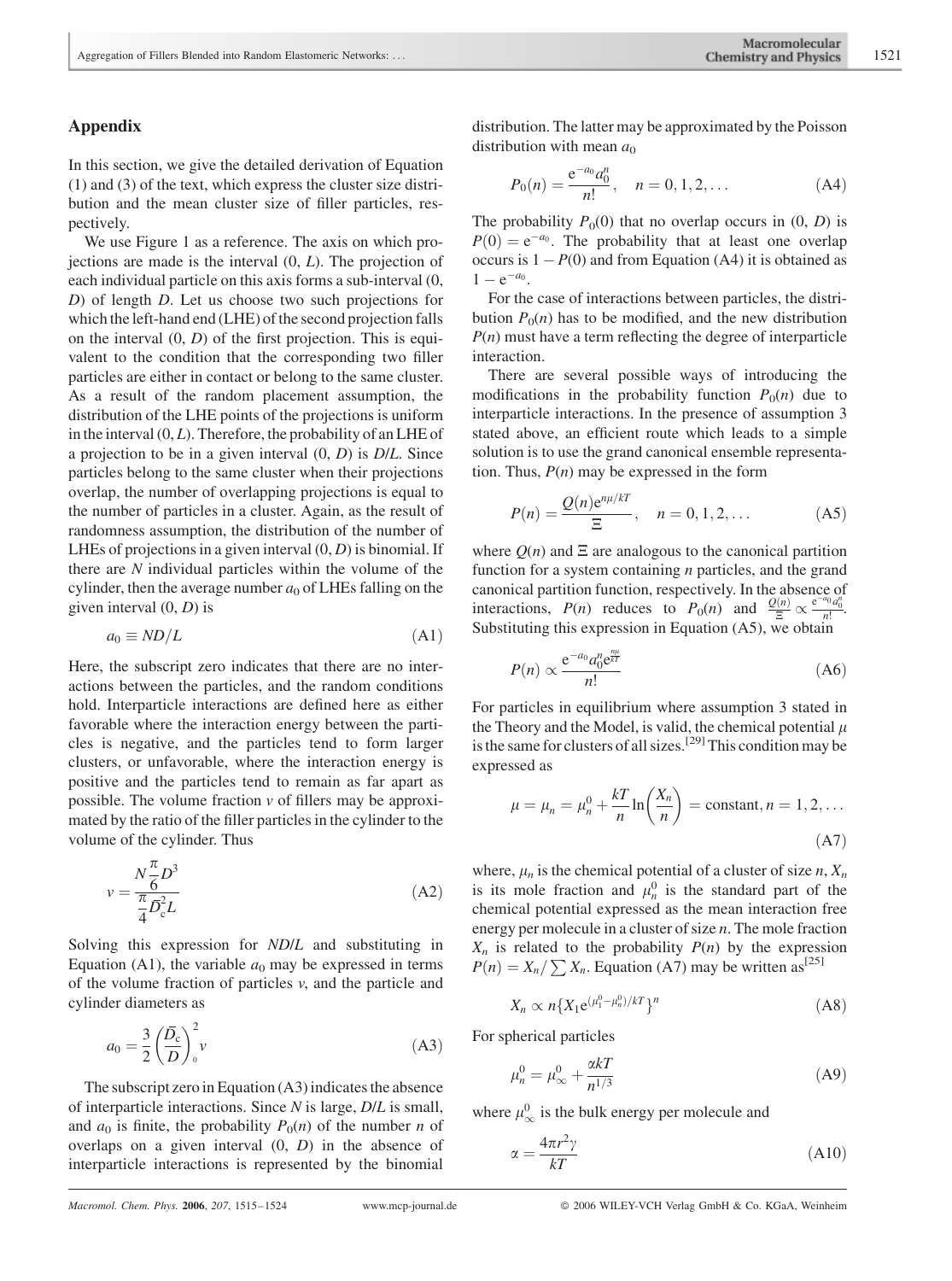where  $\gamma$  is the interfacial energy per unit area and r is the effective radius of a particle. Substituting Equation (A9) and (A10) into Equation (A8) and rearranging leads to

$$
X_n = C_n \{ X_1 e^{\alpha} \}^n \tag{A11}
$$

where the approximation  $e^{\alpha[1-(1/3)]} \approx e^{\alpha}$  has been adopted.

In terms of probabilities, Equation (A11) may be written as

$$
P(n) = C_n \{ P(1) e^{\alpha} \}^n \tag{A12}
$$

where  $C_n$  is to be chosen such that  $\sum_{n=0}^{\infty} P(n) = 1$ . Using Equation (A4) for  $P(1)$  in Equation (A12),  $C_n$  is obtained as

$$
C_n = \frac{1}{n! e^{a_0 e^x}}\tag{A13}
$$

The probability function given by Equation (A4) in the absence of interactions is now obtained, in the presence of interactions, as

$$
P(n) = \frac{e^{-a_0 e^x + \alpha n} a_0^n}{n!}
$$
 (A14)

Employing Stirling's approximation for the factorial in the denominator, Equation (A14) may be written in computationally more suitable form as

$$
P(n) = \frac{e^{-a_0 e^{\alpha}}}{\sqrt{2\pi}} \left[ \frac{e^{(\alpha+1)n} \left(\frac{a_0}{n}\right)^n}{\sqrt{n}} \right]
$$
(A15)

Equation (A15) defines the distribution of cluster sizes in the filled elastomer, and is given in the text as Equation (1). Since each cluster of segments in  $(0, L)$  has a unique rightmost member (see Figure 1), the number of clusters along the axis is equal to the number of their rightmost members. The condition that a projection is the rightmost member of a cluster is equivalent to the condition that no other projection has its LHE on it. The probability of this condition from Equation (A14) is  $P(0) = e^{-a_0 e^{a}}$ . From this probability relationship, we see that the parameter  $a$  that is obtained in the presence of interparticle interactions is related to  $a_0$  as  $a = a_0 e^{\alpha}$ . The mean number of clusters  $\overline{N}_c \equiv NP(0)$  may now be written as

$$
\overline{N}_c = NP(0) = N e^{-a_0 e^{\alpha}}
$$
 (A16)

In the presence of favorable interactions between particles, Equation (A16) shows a significant decrease in the number of clusters.

For compact arrangement of the particles in the clusters, one obtains the average cluster diameter  $\overline{D}_c$  as

$$
\frac{\overline{D}_c}{D} = e^{\frac{1}{3}a_0 e^{\alpha}} \tag{A17}
$$

Substituting for  $a_0$  on the right-hand side of Equation (A17) from Equation (A3) leads to

$$
\frac{\overline{D}_c}{D} = e^{\frac{1}{2} \left(\frac{\overline{D}_c}{D}\right)_0^2 e^{\alpha_\nu}}
$$
\n(A18)

Expanding the right-hand side of Equation (A18), and keeping only the term linear in  $e^{\alpha}v$  leads to

$$
\frac{\overline{D}_c}{D} = 1 + \frac{1}{2} \left(\frac{\overline{D}_c}{D}\right)_0^2 e^{\alpha} \nu
$$
\n(A19)

In the absence of interactions,  $\alpha = 0$  and  $\frac{D_c}{D} = \left(\frac{D_c}{D}\right)^2$  $\overline{0}$ Equation (A19) may be solved for  $\left(\frac{\overline{D_c}}{D}\right)$  $\alpha = 0$ 0 as

$$
\left(\frac{\overline{D}_c}{D}\right)_0 = \frac{1 - \sqrt{1 - 2\nu}}{\nu} = 1 + \frac{1}{2}\nu
$$
\n(A20)

where the second equality indicates the first order approximation which should be valid at low filler content. Substituting this expression in Equation (A19) leads to

$$
\frac{\bar{D}_c}{D} = 1 + \frac{1}{2} e^{\alpha} \left( v + v^2 + \frac{1}{4} v^3 \right)
$$
 (A21)

which at low values of  $\nu$  reduces to

$$
\frac{\overline{D}_c}{D} = 1 + \frac{1}{2} e^{\alpha} \nu \tag{A22}
$$

The relationship given by Equation (A22) is based on Equation (A17) which is valid if the particles are densely packed in a cluster and that there are no voids. In the presence of voids, the front factor  $\frac{1}{2}$  in Equation (A22) is expected to be larger. In the following paragraphs, we derive the analog of Equation (A22) without the dense packing assumption.

Let the positions of the LHE's of the projections in a cluster be denoted by  $x_1, x_2, \ldots, x_n$ . The distance x from  $x_1$  to  $x_2$  has a geometric distribution which may be approximated by the exponential distribution. The probability  $p$  that  $x_2$ will be in the interval  $(x_1, x_1 + D)$  is

$$
p = \int_{0}^{D} \lambda e^{-\lambda x} dx = 1 - e^{-\lambda D}
$$
 (A23)

where,  $\lambda$  is the parameter of the distribution. But this probability is equal to the probability of having at least one  $x_i$  in the interval  $(x_1, x_1 + D)$ , and from the discussion of the preceding paragraphs, this is  $1-e^{-a}$ . Therefore,  $\lambda = a/D$ .

The number  $k$  of successive overlaps until there is no overlap is given by the geometric distribution  $(1-p)p^{k}$ where p is given by Equation (A6) above. The mean  $E(k)$  of the successive overlaps is given as

$$
E(k) = \frac{p}{1 - p} = e^a - 1
$$
 (A24)

If a cluster has  $k$  overlapping segments, the total length of the cluster is the length  $D$  of the rightmost segment plus the  $k-1$  random distances between the LHE of any segment and the LHE of the next segment to its right. These distances are distributed exponentially, subject to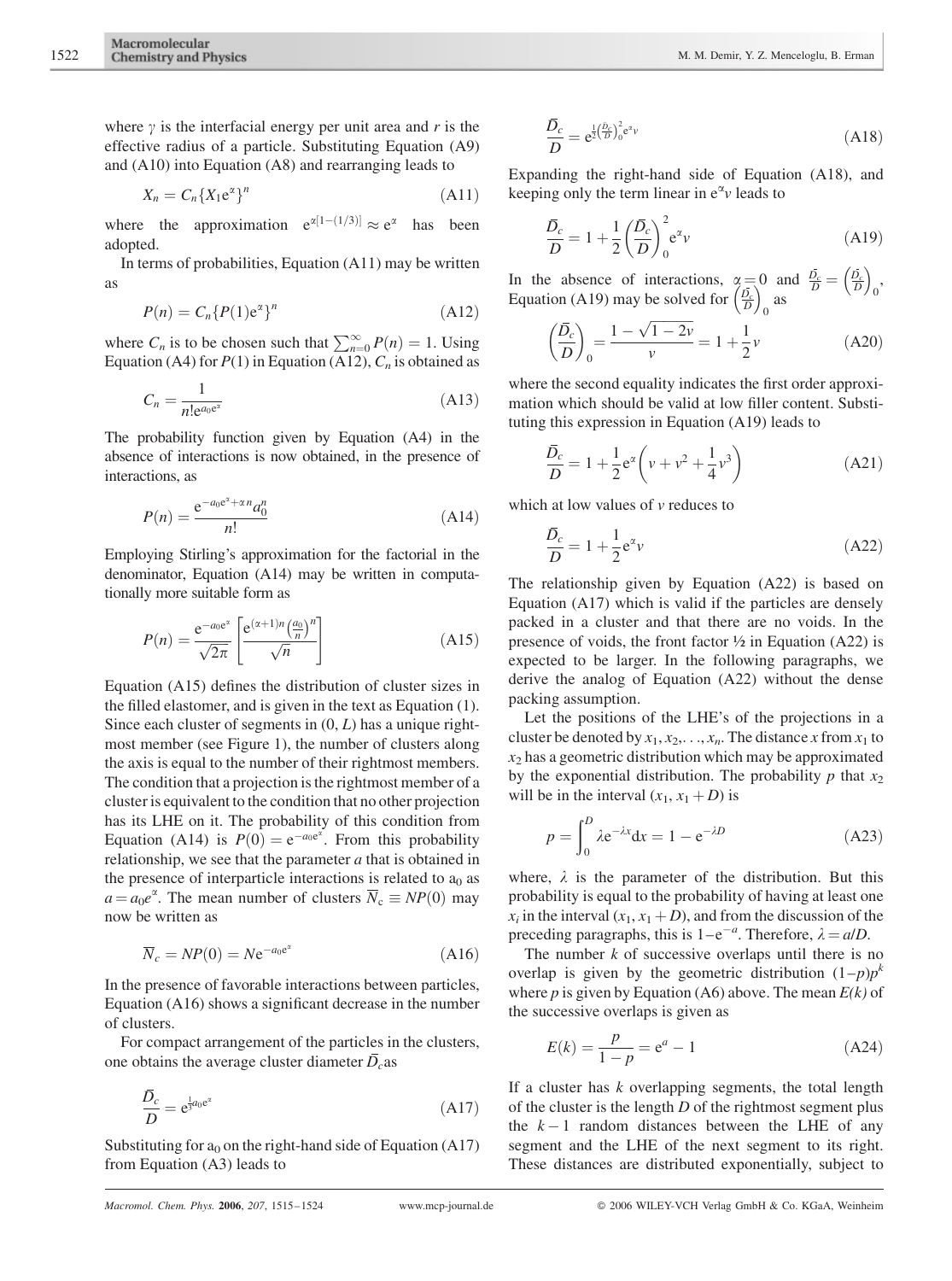the condition that each should be less than  $D$  so that they are overlapping segments. This conditional distribution is

$$
p(x|0 < x < D) = \frac{\lambda e^{-\lambda x}}{1 - e^{-\lambda D}}
$$
 (A25)

The mean  $E(x)$  of this distribution is

$$
E(x) = \int_0^D x \frac{\lambda e^{-\lambda x}}{1 - e^{-\lambda D}} dx = \frac{1}{\lambda} - \frac{D}{e^{\lambda D} - 1}
$$
 (A26)

The sum S of the  $k-1$  random distances is also a random variable. Its mean value  $E(S)$  is given as the product of the mean of  $k$  and the mean of  $x$ 

$$
E(S) = E(k)E(x) = (e^{a} - 1)\left(\frac{1}{\lambda} - \frac{D}{e^{a} - 1}\right) = \frac{e^{a} - 1}{\lambda} - D
$$
\n(A27)

Adding the length  $D$  of the last segment, the mean cluster size  $\overline{D}_c$  is obtained as

$$
\overline{D}_{c} = \frac{e^{a} - 1}{a}D\tag{A28}
$$

where the equality  $\lambda = a/D$  is used. Solving Equation (A28) for  $\overline{D}_c/D$ , expanding the right-hand side to the first order in a and using Equation (A3) and the equality  $a = a_0e^{\alpha}$  leads to

$$
\frac{\overline{D}_{\rm c}}{D} = 1 + \frac{3}{4} \left(\frac{\overline{D}_{\rm c}}{D}\right)_{\rm o}^{2} e^{\alpha} \nu \tag{A29}
$$

In the absence of interactions, we have

$$
\left(\frac{\overline{D}_{c}}{D}\right)_{0} = 1 + \frac{3}{4} \left(\frac{\overline{D}_{c}}{D}\right)_{0}^{2} v \tag{A30}
$$

Solution of this equation for  $(\bar{D}_{\rm c}/D)$ <sub>0</sub> leads to

$$
\left(\frac{\overline{D}_{c}}{D}\right)_{0} = \frac{2}{3\nu} \left(1 - \sqrt{1 - 3\nu}\right)
$$
\n(A31)

Expanding Equation (A31) into Taylor's series and keeping the first order term in  $\nu$  leads to

$$
\left(\frac{\overline{D}_{\rm c}}{D}\right)_{0} = 1 + \frac{3}{4}\nu\tag{A32}
$$

It is to be noted that  $(\bar{D}_{c}/D)_{0}$ obtained by Equation (A20)– (A32) are different because the former was obtained under the assumption of compact arrangement of particles in a cluster whereas the latter was not.

Substituting Equation (A32) in Equation (A29) leads, within the first-order approximation, to

$$
\frac{\overline{D}_{\rm c}}{D} = 1 + \frac{3}{4} e^{\alpha} \nu \tag{A33}
$$

Equation (A33) is the main result of the present study, and is given in the text as Equation (3). The factor of 1/2 that

appears in Equation (A22) is now given, more rigorously, as 3/4.

Acknowledgements: The authors gratefully acknowledge comments by Dr. Canan Baysal which are incorporated into the final version of the manuscript. In addition, special thanks to Professor Christopher W. Macosko and Professor Mirta I. Aranguren for their helpful suggestions on the manuscript.

- [1] B. Erman, J. E. Mark, "Structures and Properties of Rubberlike Networks", 1<sup>st</sup> edition, Oxford University Press, New York 1997.
- [2] [2a] B. Wang, G. L. Wilkes, J. C. Hedrick, S. C. Liptak, J. E. McGrath, Macromolecules 1991, 24, 3449; [2b] L. L. Beeccroft, C. K. Ober, Chem. Mater. 1997, 9, 1302; [2c] M. M. Demir, M. Memesa, P. Castignolles, G. Wegner, Macromol. Rapid Commun. 2006, 27, 763.
- [3] R. Clement, "Hybrid Organic Inorganic Composites", J. E. Mark, Ed., American Chemical Society, Washington DC 1995, p. 29.
- [4] J. E. Mark, J. Phys. Chem. B 2003, 107, 903.
- [5] [5a] W. Q. Yuan, J. E. Mark, Macromol. Chem. Phys. 1999, 200, 206; [5b] M. M. Demir, Y. Z. Menceloglu, B. Erman, Polymer 2005, 46, 4127.
- [6] L. Bokobza, G. Gilles, J. E. Mark, J. M. Jethmalani, E. E. Seabolt, W. T. Ford, Chem. Mater. 2002, 14, 162.
- [7] W. M. Litvinov, H. Barthel, J. Weis, Macromolecules 2002, 35, 4356.
- [8] M. I. Aranguren, E. Mora, C. W. Macosko, J. Colloid. Interface Sci. 1997, 195, 329.
- [9] J. Berriot, F. Lequeux, L. Monnerie, H. Montes, D. Long, P. Sotta, J. Non-Cryst. Solids 2002, 719, 307.
- [10] J. W. Brinke, W. M. Litvinov, J. E. G. J. Winjhoven, J. W. M. Noordermer, Macromolecules 2002, 35, 10026.
- [11] M. Gussoni, F. Greco, M. Mapelli, A. Vezzoli, E. Ranucci, P. Ferruti, L. Zetta, Macromolecules 2002, 35, 1722.
- [12] T. Cosgrove, C. Roberts, T. Garasanin, G. R. Schmidt, V. G. Gordon, Langmuir 2002, 18, 10080.
- [13] P. Levresse, D. L. Feke, I. M. Zloczower, *Polymer* 1998, 39, 3919.
- [14] J. P. Cohen-Addad, P. Huchot, P. Jost, A. Pouchelon, Polymer 1989, 30, 143.
- [15] J. P. Cohen-Addad, R. Ebengou, Polymer 1992, 33, 379.
- [16] O. Girard, J. P. Cohen-Addad, Polymer 1991, 32, 860.
- [17] D. Gurovich, C. W. Macosko, M. Tirell, Rubber Chem. Technol. 2003, 76, 1.
- [18] D. Gurovich, C. W. Macosko, M. Tirell, Rubber Chem. Technol. 2003, 76, 13.
- [19] G. Bushell, Ph. D. Dissertation, The University of New South Wales, 1998, Australia.
- [20] J. E. Martin, J. P. Wilcoxon, D. Schaefer, J. Odinek, Phys. Rev. A 1990, 41, 4379.
- [21] S. Simovic, C. A. Prestidge, Langmuir 2003, 19, 8364.
- [22] V. N. Manoharan, M. T. Elsesser, D. J. Pine, Science 2003, 301, 483.
- [23] M. Klüppel, G. Heinrich, Rubber Chem. Technol. 1995, 68, 623.